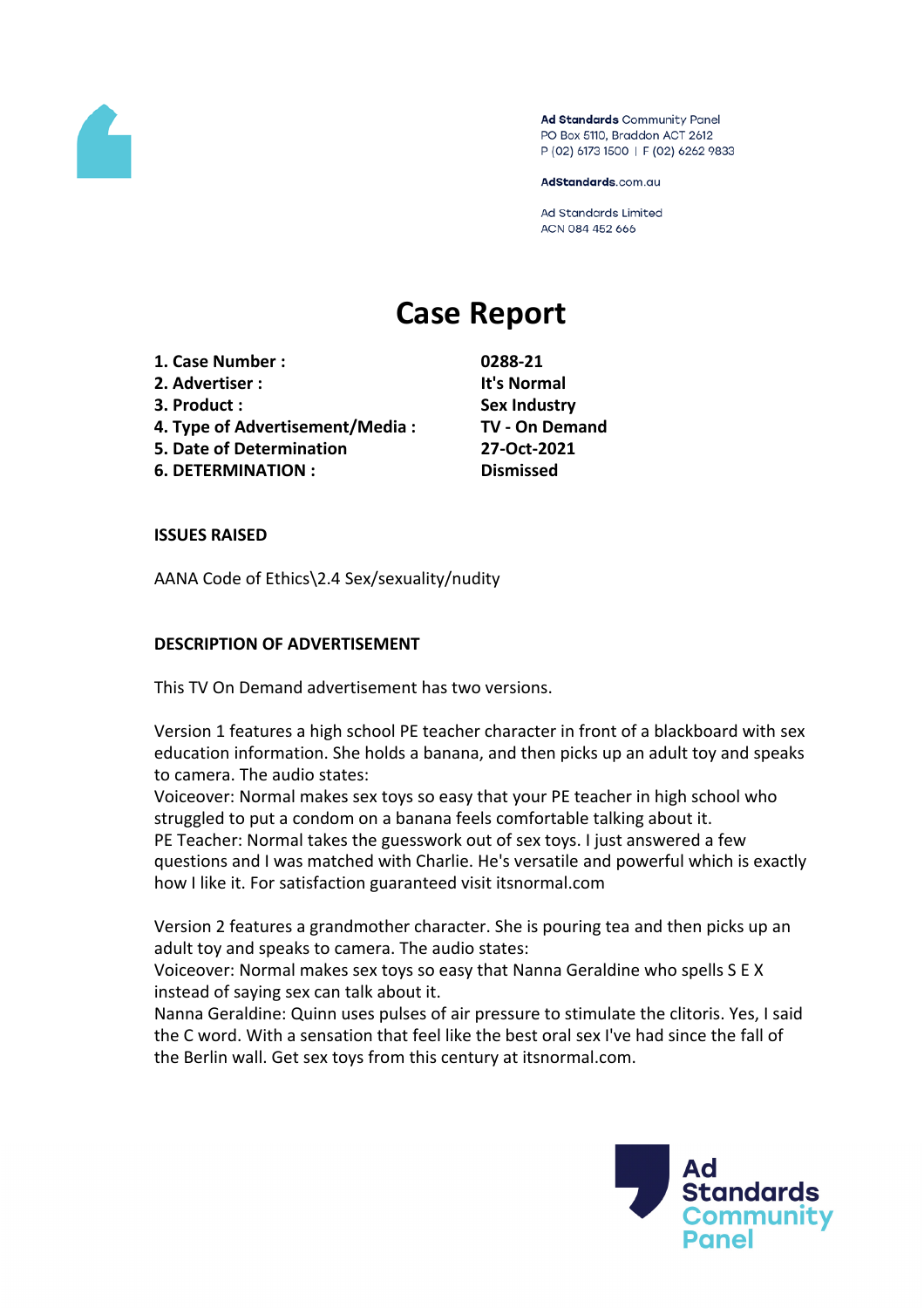

#### **THE COMPLAINT**

Comments which the complainant/s made regarding this advertisement included the following:

*I object to the subject matter of the ads. Sex and especially sex toys are something that parents should be able to choose the timing of discussion with children, not forced on them by the content of advertisements on TV.*

*It was only just 10pm. It was on virtually every ad break and on 9now cannot queue thru it. Watching with teenage neice was shocked. Really inappropriate. That sort of crap was on tv after midnight but never expected on demand tv where can't even skip it.*

*Offended that this type of advertising about sex toys is on free to air on demand channel at a time when my teenage children are watching. This should not be advertised at this time or this openly.*

*My children were coming out from their bedroom to ask us (my wife and I) a question, while this advert was on. The loud talking about clitoris and stimulation whilst holding the vibrator was offensive to myself and my wife. We do not want to have to watch sex toy advertisements during free to air programming at any time.*

*Offended by sex toy talk .. my children are primary school aged. I was offended myself that an old lady is talking about her clitoris.. seriously its not something children should watch.. And this was not the only ad that popped up either., its all sexual and not for children.*

*It is during the day time....what about children!!!!!! This is not something children should be exposed to. And to be frank with you no one else needs to either. Do your own thing away from public viewing. Please address this issue with everyone in mind, not just a small percentage of the population who are looking for this type of advertising. It is very disappointing that you want to expose so many children to these things. Very offensive. Thankyou for your help with this matter.*

*I was watching the program with my young children who don't need to know about sex toys. Particularly vibrators during a family program*

*Very inappropriate ad to have on at this time of night, whist watching a PG rated show. Ads should be appropriate to time of day AND rating of tv being watched.*

## **THE ADVERTISER'S RESPONSE**

Comments which the advertiser made in response to the complainant/s regarding this advertisement include the following: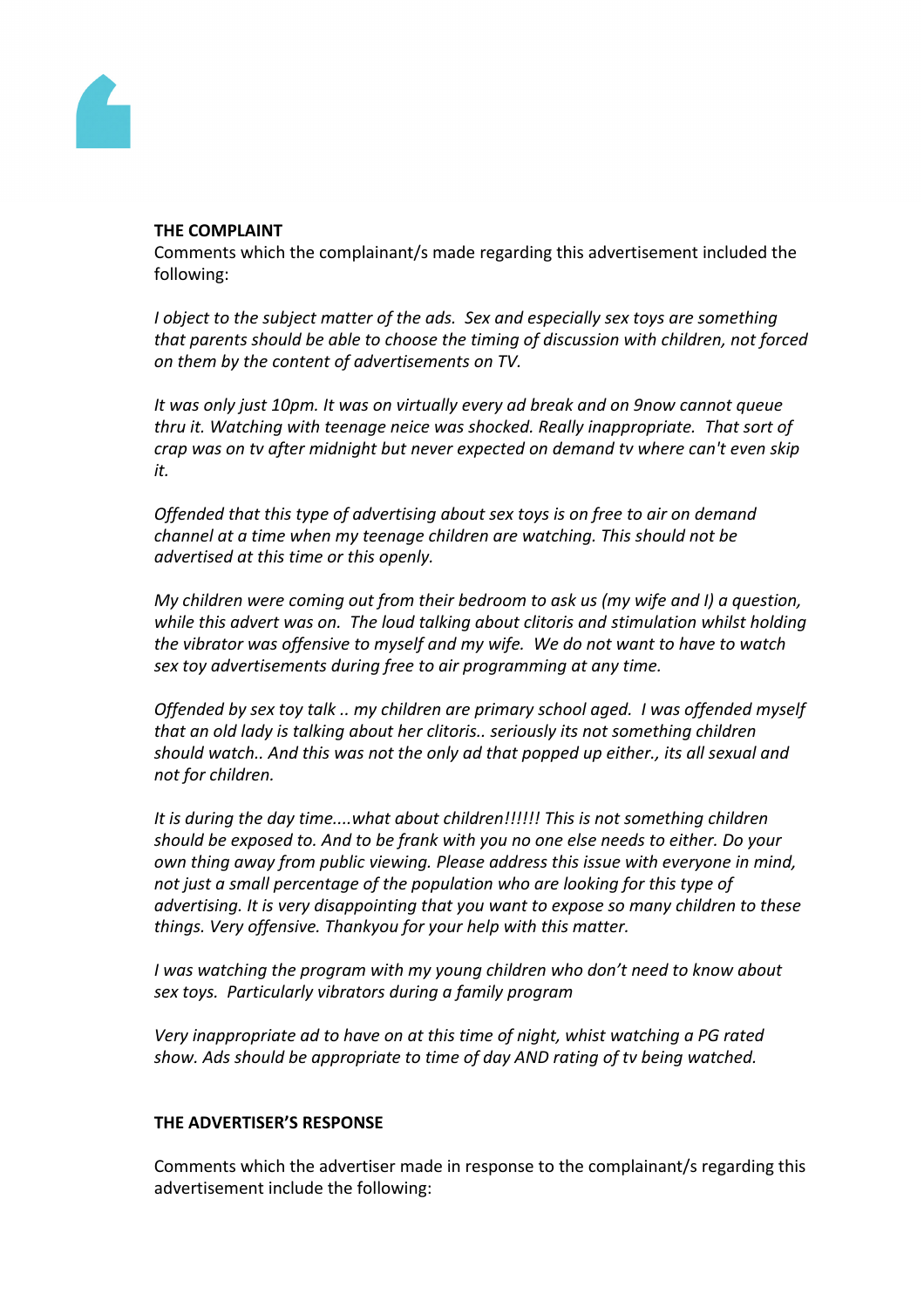

*We refer to your letters on behalf of Ad Standards dated 11 and 14 October 2021 enclosing complaints (Notification).*

*Thank you for your Notification — which appears to relate to two advertisements for Normal products (copies provided with this letter) shown on broadcast video on demand (BVOD) platforms — and for the opportunity to provide a response.*

*In short, these two advertisements depict women in a non-sexualised context describing positive experiences with Normal sex toys, while holding one of Normal's products.*

*In our view, the complaints engage only section 2.4 of the AANA Code of Ethics (Code), but in the interests of completeness and for the benefit of the consideration of the Ad Standards Community Panel (Panel), this response also deals with section 2.5.*

*Section 2.4: Sex, sexuality or nudity Uses of sexuality and sex*

*Section 2.4 of the Code provides that "advertising shall treat sex, sexuality and nudity with sensitivity to the relevant audience". The AANA Practice Note published 1 February 2021 (Practice Note) elaborates on the intention behind this section, stating that:*

*Section 2.4 prohibits the harmful use of sex, sexuality or nudity in advertising and requires that such content must be appropriate for the relevant audience. Images that are considered harmful and which are not permitted are those which are overtly sexual and inappropriate having regard to the relevant audience. [emphasis added]*

*The Code defines "sexuality" as "the capacity to experience and express sexual desire; the recognition or emphasis of sexual matters", and it is clear that the two advertisements do "use" sexuality. They also refer to sex indirectly, and one of the advertisements uses the phrase "oral sex". (On the other hand, the advertisements plainly do not include nudity.)*

*However, in our submission, Normal's uses of sexuality and sex are neither "harmful" nor "inappropriate", given the relevant audience.*

*Advertising sexual products is not harmful or inappropriate The starting point is to recognise that the Panel has not considered that the advertising of sexual products per se is harmful or inappropriate.*

*Indeed, a review of the Panel's cases indicates that out of more than 30 such cases relating to sexual products or adult toys since 2005, all but 2 have been dismissed by the Panel. In particular, we refer to the case report for complaint 0183/19, which related to an advertisement for a sexual product company on a BVOD platform (and was dismissed, though in our submission that advertisement was noticeably more*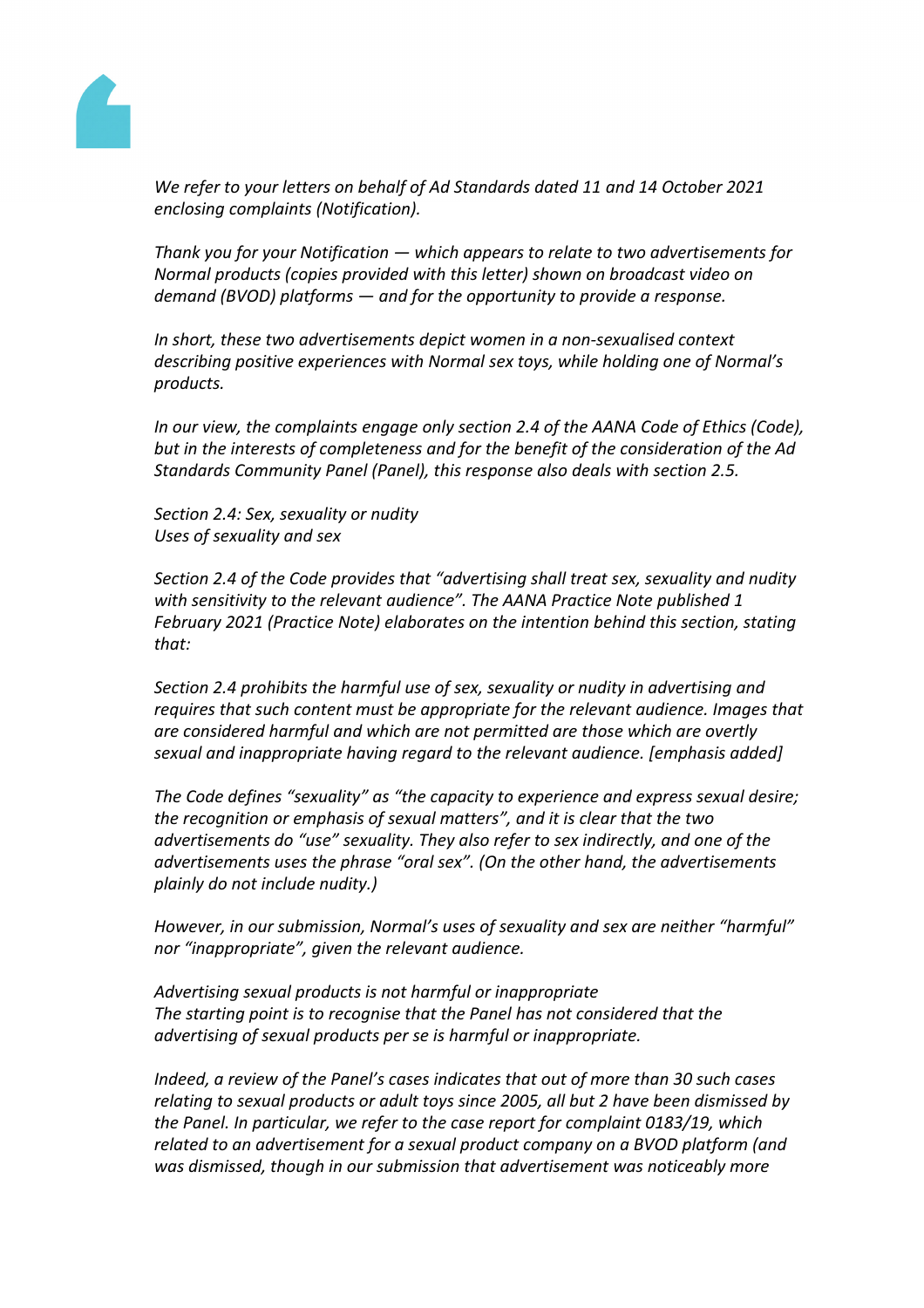

*explicit in its depictions and suggestions of sex than the Normal ads currently under consideration).*

*Of even greater relevance is a complaint made in July 2021 about a radio advertisement for Normal itself, which the Chair of the Panel decided did not even need to be forwarded to the Panel for its consideration. That decision was explained on the basis that:*

*the issue raised is about a theme/concept commonly used in advertisements and one which has been considered by the Community Panel on many occasions which the Community Panel has consistently determined does not breach any of the provisions of the Codes. On this basis the Chair considers that the advertisement which is the subject of the complaint would not breach the Code. [Letter from Ad Standards to Normal dated 19 July 2021]*

*In other words, sexual product advertisements are not of themselves harmful or inappropriate according to prevailing community standards.*

*These advertisements are not harmful or inappropriate Normal is a sexual wellness company which encourages Australians to normalise discussions of sexuality and to do so in an inclusive and healthy manner, without shame or stigma. Its very purpose is to change the conversation around sexual health and sexuality, including by providing access to high quality sexual education resources. It is in this spirit that these advertisements should be understood.*

*These advertisements portray sexual health in a non-confrontational way, situated within contexts in which a discussion of sexuality would not normally be anticipated (here, a PE teacher in a classroom and a mature-aged woman drinking a cup of tea). They invite the viewer to recast their conceptions of sexual wellness and to appreciate it as both universal and approachable.*

*The protagonists describe their positive experiences with Normal, while holding one of Normal's products. Their descriptions are in broad terms, and while they use the term "sex toy" (and while one of the advertisements refers to "oral sex" and "stimulate the clitoris"), they do not explicitly depict sex acts or refer to them in any detail. Further, these terms used in the advertisements are directly relevant to the products being advertised. The products themselves have a neutral shape and similarly do not depict or suggest particular sex acts.*

#### *The advertisements are sensitive to their audience*

*Section 2.4 of the Code and the Practice Note both emphasise the requirement for an advertiser to be sensitive to their audience. These advertisements were aired on BVOD platform Channel 9Now (9Now), and Normal strives to place its ads sensitively to its target audience. To that end, Normal requested that these advertisements were only shown to registered users of 9Now who had indicated that they are 18 years old or above. It also appears from the complaints that the ads were only displayed between*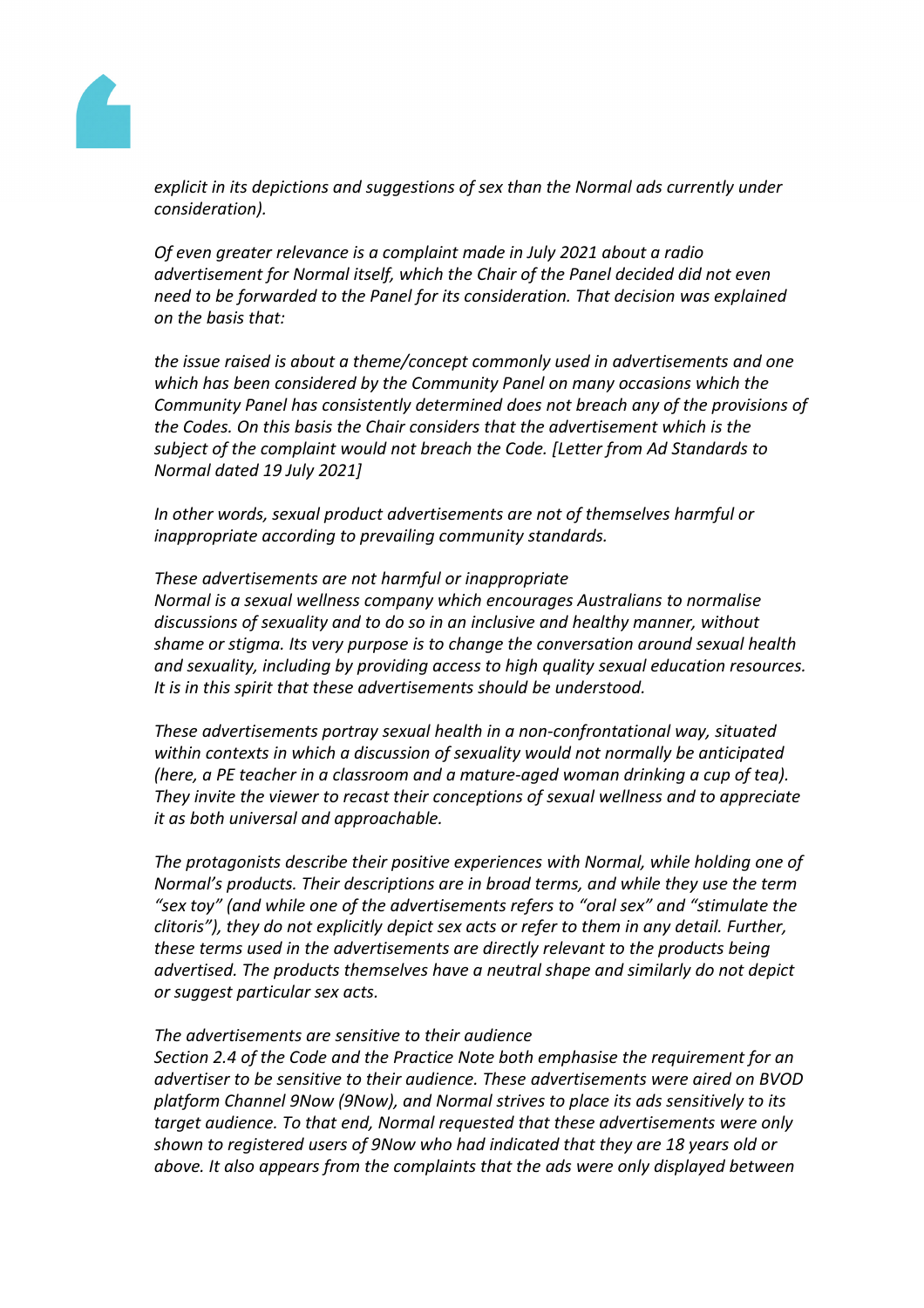

*8pm and 11pm, a factor which should be taken into account as being arguably later than the usual window for minor audiences.*

*Of course, it is always possible that a registered adult user of a BVOD platform will watch programs while accompanied by a minor, and this is not within Normal's control. That is equally true of free-to-air television, regardless of the classification rating of the relevant program. Common to these two situations is the capacity for adult supervision, in contrast to a situation where an unaccompanied and unsupervised minor watches the same material. Indeed, in its case report dismissing complaint 0183/19 (referred to above), the Panel noted that it: considered that children may understand the concept of the advertisement, however considered that given the program in which the advertisement aired that the primary audience of the advertisement would be adult and children would be supervised.*

*Further, it is our view that users of BVOD platforms can reasonably expect that advertising shown to them will generally be targeted in some way based on their demographic profile, as is the case with the majority of other internet and mobile advertising.*

*The advertisements do not use overtly sexual imagery While it is inevitable that some members of the community may, for a variety of reasons, prefer for companies such as Normal not to advertise their products at all, the relevant question is whether the advertisements are sufficiently cognisant of their context, audience and prevailing community standards.*

*Normal has sought to treat the issue of sexual wellness with openness, sensitivity and a playful advertising tone, and to be conscious of its target audience. Normal's advertisements across numerous mediums are intentionally desexualised, and avoid the use of overtly sexual imagery in advertising as described by the AANA. As aforementioned, Normal's products are also designed to minimise realistic likeness as sexual products and employ pastel colours to further desexualise the exploration of sexual wellness.*

*In that vein, Normal goes to great lengths to ensure that the imagery used in its advertisements is not overtly sexualised, titillating or vulgar in any way; on the contrary, it is educational and light-hearted in tone. The models whom Normal engages reflect its underlying philosophy of normalising the variable range of body types, removing negative associations with bodies of particular physiques and in addressing body-shame as a recognised side effect of the hyper-sexualisation and objectification of bodies in advertising, identified among researchers as having farreaching socio-psychological effects.*

*Indeed, many publications including The Australian, Women's Agenda and the Herald Sun have reported on Normal's commitment to reforming the narrative on sexual wellness, its mission to revisit traditional sex-education, and the deficiency of accessible and accurate information regarding consent and pregnancy on modern social media platforms.*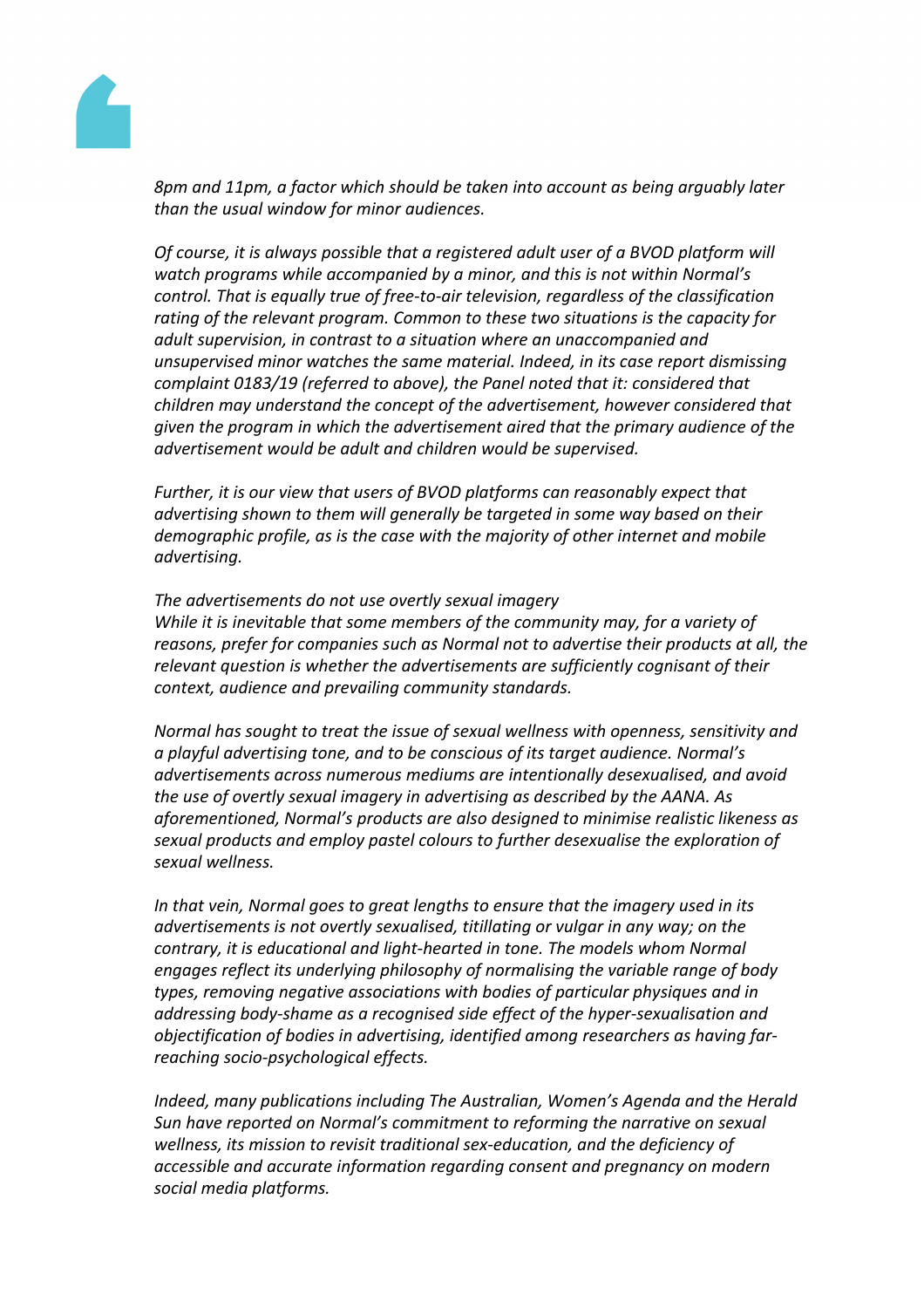

*In our view, and in the view of thousands of people who have used Normal to advance their sexual education, sexual wellness and bodily respect, awareness and health, Normal's advertising is neither "harmful" nor "inappropriate". As such, Normal's advertising does not contravene Section 2.4 of the Code.*

#### *Section 2.5: Language*

*This provision of the Code prohibits "the use of strong or obscene language and requires that the language used in advertising must be appropriate for the circumstances".*

*As stated above, in our view these two advertisements could not be said to engage section 2.5 of the Code, but we deal with this issue for completeness and for the benefit of the Panel's consideration.*

*One of the two advertisements uses the word "clitoris"; the other contains a blackboard on which various elements of the female anatomy ("breasts", "uterus" and "ovaries") and sex-related concepts (including "intercourse" and "abstinence") are written.*

*We are not aware of the Panel having previously considered the word "clitoris" in the context of section 2.5 of the Code. However, we submit that by definition it could not be classified as "obscene", since it is anatomically correct nomenclature for a part of the human anatomy, employed accurately.*

*Part 2 of the Code is underpinned by the concept of 'prevailing community standards'. It would be extremely surprising if in 2021, those standards would be considered to be offended by the correct use of scientific terminology in advertising. As already stated, part of Normal's very purpose as a company is to educate the public about sexual wellness, and to do so in a positive and accessible way.*

*While we appreciate the concern of parents or legal guardians who have shared that they should be able to control when sexual topics are introduced to minors in their households, we again emphasise that Normal specifically chose to have its ads presented to 9Now account holders who had indicated that they were over the age of 18. What those account-holders consume with minors is beyond Normal's control. It is within the technical ability of BVOD broadcasters, if desired, to enable those adult account holders to create separate family or minor accounts.*

*For the aforementioned and non-exhaustive reasons, we submit that the two advertisements do not contravene section 2.5 of the Code.*

*We hope that the above information is of assistance to the Panel's consideration. We would be more than happy to provide any additional detail or clarification if needed.*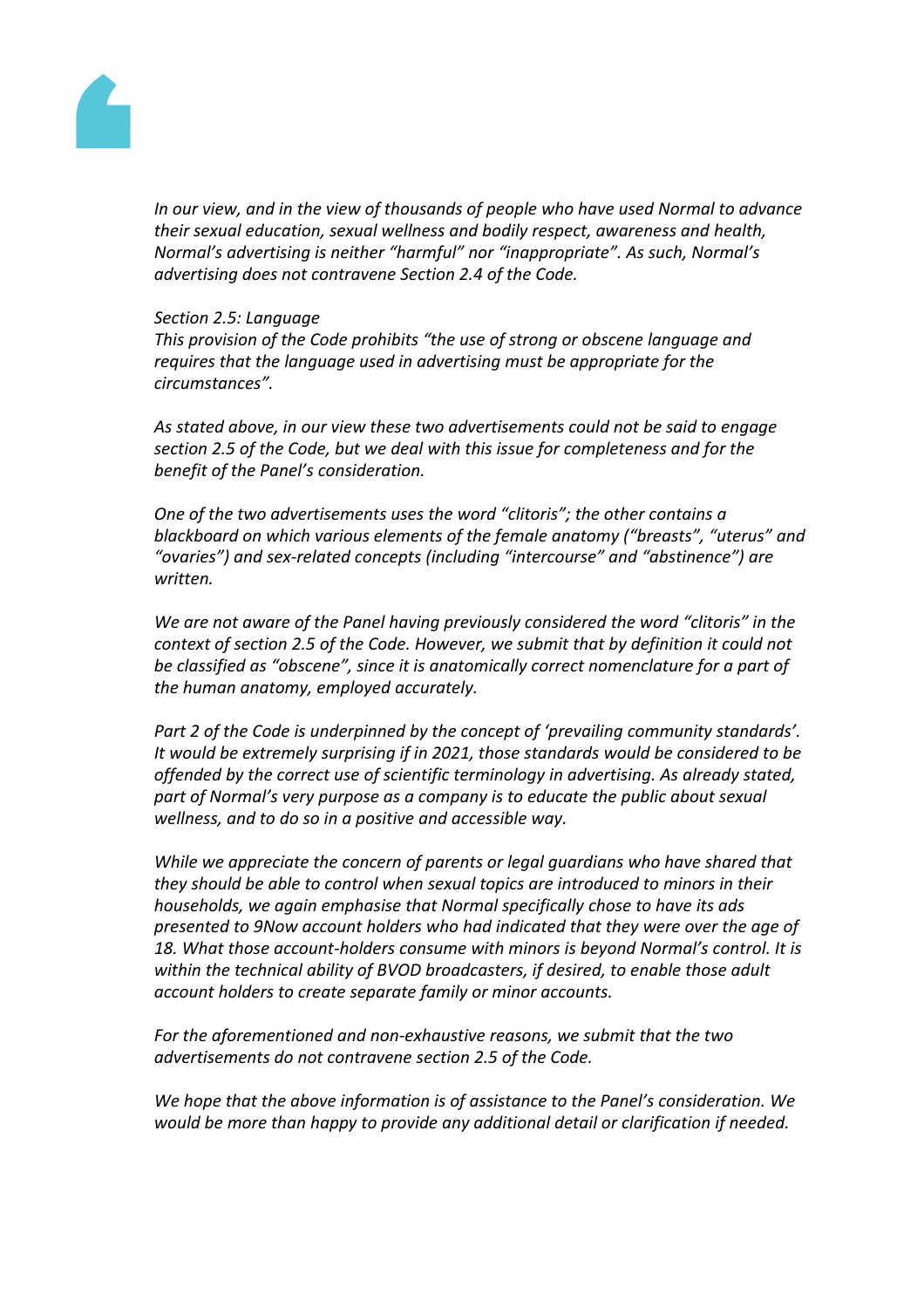

#### **THE DETERMINATION**

The Ad Standards Community Panel (the Panel) considered whether this advertisement breaches Section 2 of the AANA Code of Ethics (the Code).

The Panel noted the complainants' concern that the advertisement refers to sexual matters and is inappropriate for broadcast when children can view it.

The Panel viewed two versions of the advertisement and noted the advertisers response.

**Section 2.4: Advertising or Marketing Communications shall treat sex, sexuality and nudity with sensitivity to the relevant audience.**

The Panel noted the Practice Note for the Code states:

*"Discreet portrayal of nudity and sexuality in an appropriate context (eg advertisements for toiletries and underwear) is generally permitted but note the application of the relevant audience. More care should be taken in outdoor media than magazines, for example.*

*"Images of models in bikinis or underwear are permitted, however, unacceptable images could include those where a model is in a suggestively sexual pose, where underwear is being pulled up or down (by the model or another person), or where there is clear sexual innuendo from the ad (e.g. depicting women as sexual objects).*

*"The use of the word "sex" does not, of itself, make an advertisement unacceptable. However, such advertisements must not contain images that are overtly sexual and inappropriate having regard to the relevant audience."*

#### **Does the advertisement contain sex?**

The Panel considered whether the advertisement contained sex. The Panel noted the definition of sex in the Practice Note is "sexual intercourse; person or persons engaged in sexually stimulating behaviour".

The Panel noted that the advertisement is promoting adult products intended for sexual activity however considered that there is no depiction of such activity. The Panel considered that the advertisement did not contain sex.

#### **Does the advertisement contain sexuality?**

The Panel noted the definition of sexuality in the Practice Note is "the capacity to experience and express sexual desire; the recognition or emphasis of sexual matters".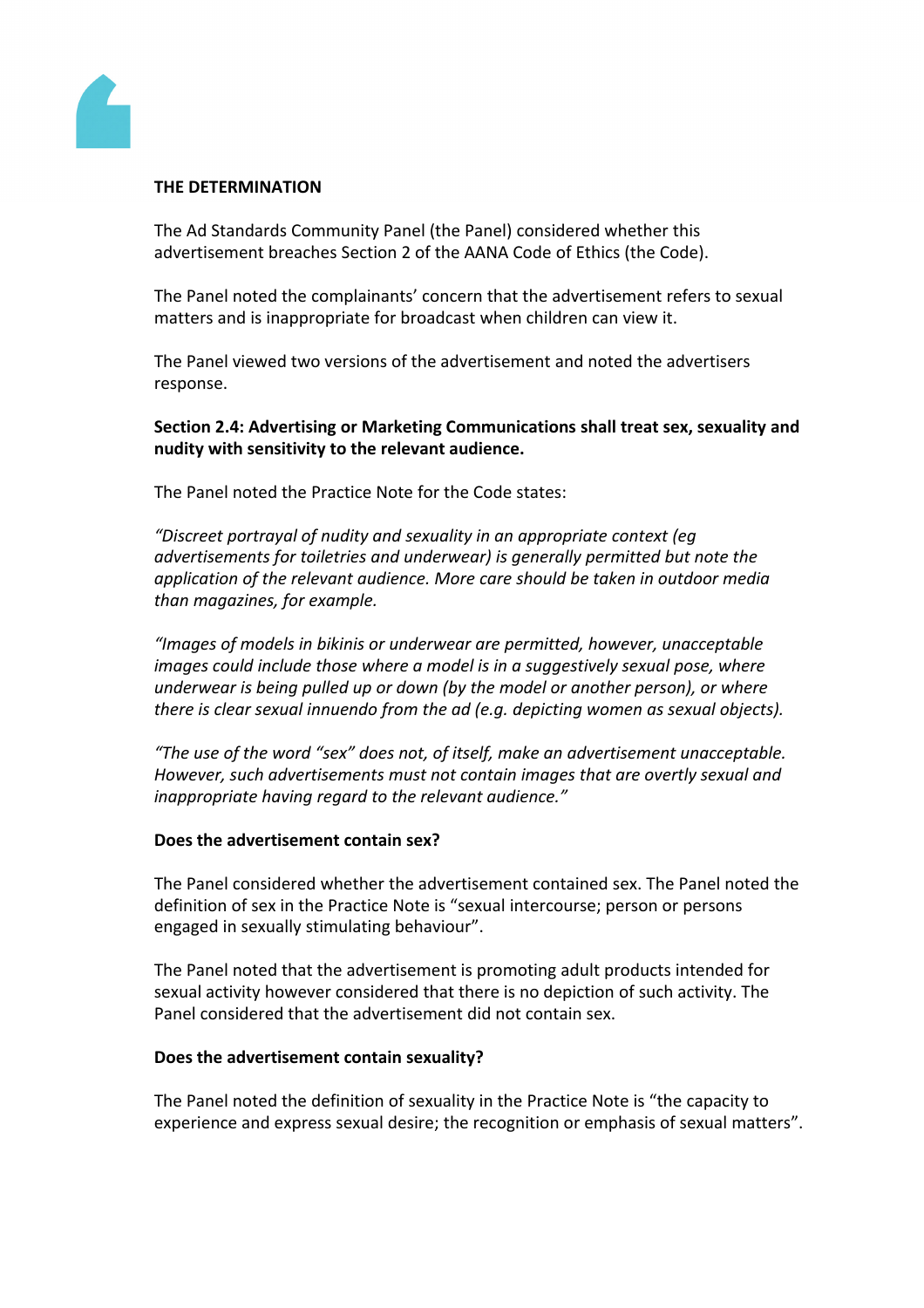

The Panel noted that the advertisement is promoting of a product intended for sexual activity. The Panel also noted the references to "sex toys", "condom" and "clitoris". The Panel considered that the advertisement did contain sexuality.

## **Does the advertisement contain nudity?**

The Panel noted that the definition of nudity in the Practice Note is "the depiction of a person without clothing or covering; partial or suggested nudity may also be considered nudity".

The Panel noted that the women depicted in both versions of the advertisement are fully dressed. The Panel considered that the advertisement did not contain nudity.

## **Is the issue of sexuality treated with sensitivity to the relevant audience?**

The Panel noted that the definition of sensitivity in the Practice Note is "understanding and awareness to the needs and emotions of others".

The Panel considered that the requirement to consider whether sexual suggestion is 'sensitive to the relevant audience' requires them to consider who the relevant audience is and to have an understanding of how they might react to or feel about the advertisement.

The Panel noted that this advertisement was broadcast on TV On Demand and noted that such on demand services require a user to sign up. The Panel noted that targeting for advertisements is based on the user information (ie over 18) and that the advertiser cannot control whether other people are using the service. The Panel noted the advertiser's response that users of on demand platforms can reasonably expect that advertising shown to them will generally be targeted in some way based on their demographic profile.

The Panel noted that some complainants had advised what program they were watching, and the Panel noted that all programs were rated PG or higher.

The Panel noted that the advertisement is not highly sexualised in the sense that it does not use overtly sexual imagery, nor does it use sensual music or voiceovers. The Panel considered that the advertisement uses factual language (such as clitoris) and that referring to the product of sex toys being advertised is not inappropriate in itself.

The Panel considered that children may understand the concept of the advertisement, however considered that given the program in which the advertisement aired that the primary audience of the advertisement would be adult and any children would be supervised.

The Panel considered that the sexual element of the advertisement was mild and not overt and was not inappropriate for a broad audience that may include supervised children.